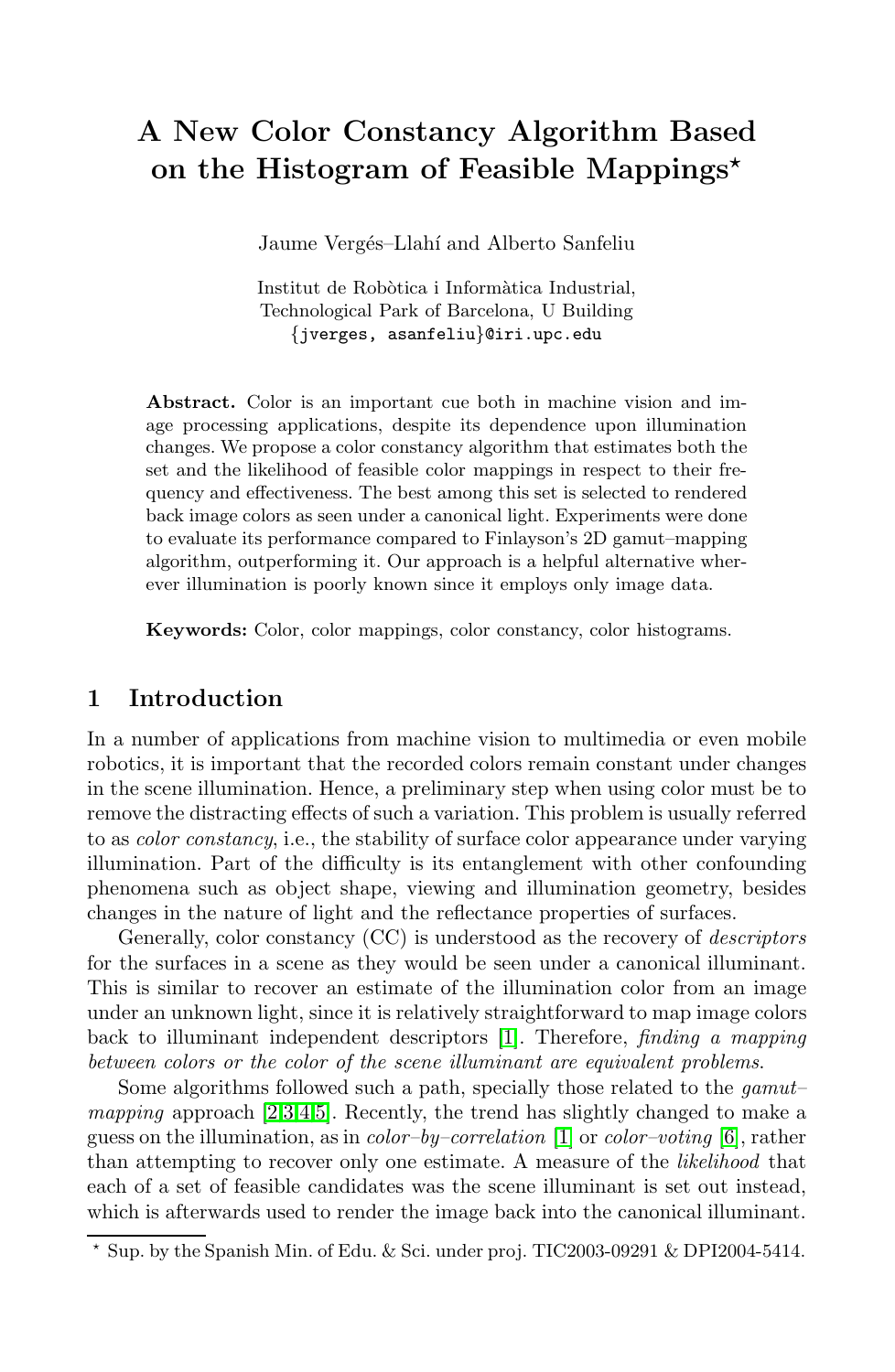Some difficulties arise among the approaches above. The main one for us is the dependence on the fact that all possible colors under a canonic illuminant be available a priori. Besides, while gamut–mapping employs a selection strategy blind to any information about the likelihood of a particular mapping, color–by– correlation can only chose an illumination out of a discrete set of lights known a priori. Real–world applications usually do not fit such requirements.

Hence, in this paper we propose a new color constancy algorithm that can be used in tasks with little knowledge on the scene illumination. Our algorithm computes the histogram of the feasible maps and recovers one to changes image colors as if seen under a canonic light only using a canonic image picturing a similar scene. The performance of this algorithm is compared to that of the Finlayson's 2D gamut–mapping, outperforming it and obtaining similar figures to those of the color–by–correlation approach.

## **2 The Color Constancy Algorithm**

The goal of this algorithm is to recover an image as seen under some canonic illumination. This algorithm gives to each feasible color mapping a particular likelihood related to its frequency and performance. The frequency is estimated from the histogram of feasible mappings, while the performance evaluates how close colors are rendered to those in the canonic set. The combined measure is used afterwards to select the best color mapping. Hereafter, we describe the basis of our algorithm along with its elements, namely, likelihood function, color coordinates, color change model, and mapping estimation and selection.

Let  $I_c$  and  $I_a$  be the *canonic* and the *actual* images, respectively, picturing similar scenes under two different lights. The algorithm only employs image raw data and no segmentation is needed. Our aim is to find the likeliest color transformation T mapping colors of image  $I_a$  as close to those of  $I_c$  as possible. We note as  $\mathcal{I} \subset \mathbb{R}^d$  a set of colors, where d is the color space dimension. Its origin can be either a specified color gamut or an image. The color histogram of  $\mathcal I$  is noted as  $\mathcal{H}_{\mathcal{I}}$ . If a mapping  $T \in \langle T \rangle$  is applied to each color in  $\mathcal{I}$ , a transformed set  $T(\mathcal{I})$  is obtained.  $\langle T \rangle$  is the set of *feasible color mappings*. Analogously,  $T(\mathcal{H}_I)$  represents the transformation of the histogram  $\mathcal{H}_I$  by the map T.

In general, given two color sets,  $\mathcal{I}_a$  and  $\mathcal{I}_c$ , a model of color change consists in a mapping  $T \in \langle T \rangle$  so that

<span id="page-1-0"></span>
$$
T: \mathcal{I}_a \longrightarrow \mathcal{I}_cs \longmapsto T(s) = q
$$
 (1)

where  $s \in \mathcal{S}$  and  $q \in \mathcal{Q}$  are *corresponding* colors. The set of feasible maps is  $\langle T \rangle = \{T = \Delta(\mathcal{S}, \mathcal{Q}) \mid \forall \mathcal{S} \subset \mathcal{I}_a \text{ and } \forall \mathcal{Q} \subset \mathcal{I}_c \}$  and  $\Delta$  is a mapping estimation scheme computing a map T out of two corresponding sets  $S$  and  $Q$ .

#### **2.1 Likelihood Function**

The color constancy algorithm must select the likeliest transformation  $\hat{T}$  from the set  $\langle T \rangle$  accordingly to a likelihood function  $\mathcal{L}_{\Delta}(T | \mathcal{I}_a, \mathcal{I}_c)$  as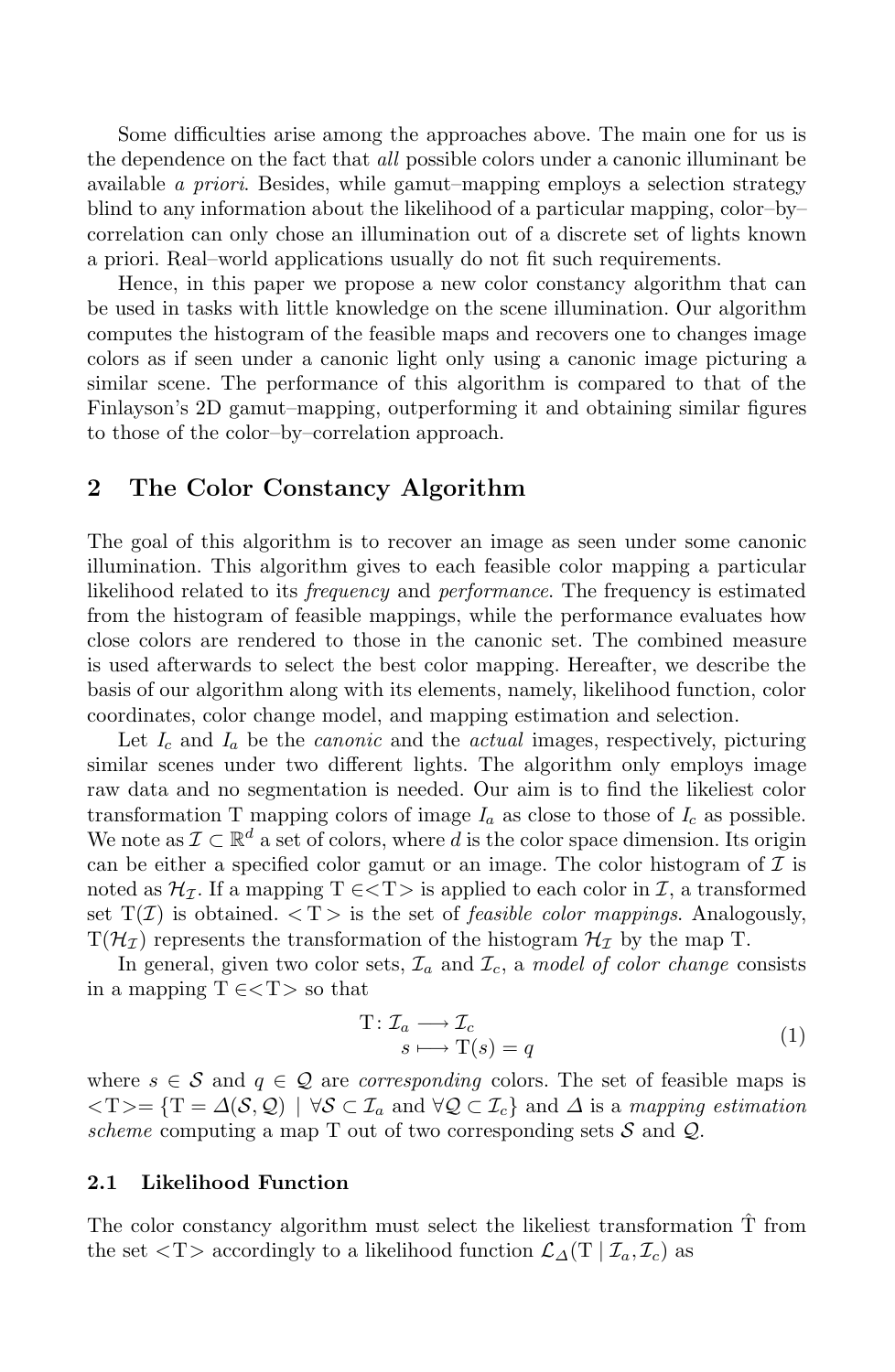$$
\hat{T} = \underset{T \in \langle T \rangle}{\operatorname{argmax}} \{ \mathcal{L}_{\Delta}(T | \mathcal{I}_{a}, \mathcal{I}_{c}) \}
$$
\n(2)

Any likelihood  $\mathcal{L}_{\Delta}$  is related to a probability function Pr as  $\mathcal{L}_{\Delta}(\mathrm{T} | \mathcal{I}_a, \mathcal{I}_c)$  = log(Pr(T |  $\mathcal{I}_a, \mathcal{I}_c$ )), noting that the map maximizing  $\mathcal{L}_{\Delta}(\mathrm{T} | \mathcal{I}_a, \mathcal{I}_c)$  also maximizes  $Pr(T | \mathcal{I}_a, \mathcal{I}_c)$ , and *vice versa*. Hence, we must first get a value for the probability of any mapping T. As an estimate of  $Pr(T | \mathcal{I}_a, \mathcal{I}_c)$  we use the histogram of the set of feasible mappings, noted as  $\mathcal{H}_{\leq N}$ . In order to compute frequencies we employ colors in the sets  $\mathcal{I}_a$  and  $\mathcal{I}_c$ , as well as the mapping estimator  $\Delta$ . The point is that the likelier a mapping is, the more frequent it should be in the histogram  $\mathcal{H}_{\leq \mathbb{D}}$ , and the other way round.

Nonetheless, a particular mapping T can be produced from different groups of colors. Thus, it is useful to define the set of all pairs  $(S, \mathcal{Q})$  giving rise to a certain map T from the estimator  $\Delta$ , i.e.,  $\Delta^{-1}(T) = \{(\mathcal{S}, \mathcal{Q}) \in 2^{\mathcal{I}_a} \times 2^{\mathcal{I}_c} \mid \Delta(\mathcal{S}, \mathcal{Q}) = T\},\$ where  $2^{\mathcal{I}}$  stands for the set of all subsets of  $\mathcal{I}$ . Therefore, the set  $\Delta^{-1}(T)$  is equivalent to T and can be taken instead of it since  $\Delta^{-1}(T) = \Delta^{-1}(T') \Leftrightarrow T =$ T'. Hence, it is true that  $Pr(T | \mathcal{I}_a, \mathcal{I}_c) = Pr(\Delta^{-1}(T) | \mathcal{I}_a, \mathcal{I}_c)$ .

<span id="page-2-0"></span>In practice,  $\Delta^{-1}(T)$  can be thought as a finite disjoint union of singletons  $\{(\mathcal{S}, \mathcal{Q})\}\$ , being each set a combination of colors from sets  $\mathcal{I}_a$  and  $\mathcal{I}_c$ , respectively. Besides, to compute  $Pr((\mathcal{S}, \mathcal{Q}) | \mathcal{I}_a, \mathcal{I}_c)$  we must only remind that each  $\{(\mathcal{S}, \mathcal{Q})\}$ is formed by two independent sets, namely,  $S \subset \mathcal{I}_a$  and  $\mathcal{Q} \subset \mathcal{I}_c$ . Therefore,

$$
Pr((\mathcal{S}, \mathcal{Q}) | \mathcal{I}_a, \mathcal{I}_c) = Pr(\mathcal{S} | \mathcal{I}_a) \cdot Pr(\mathcal{Q} | \mathcal{I}_c)
$$
\n(3)

Then, we get that

$$
Pr(T | \mathcal{I}_a, \mathcal{I}_c)) = \sum_{\forall (\mathcal{S}, \mathcal{Q}) \in \Delta^{-1}(T)} Pr(\mathcal{S} | \mathcal{I}_a) \cdot Pr(\mathcal{Q} | \mathcal{I}_c)
$$
(4)

that is, frequency of a mapping T in the histogram of feasible mappings  $\mathcal{H}_{\leq 1}$ is computed adding the product of frequencies corresponding to all the pairs  $S$ and Q giving rise to the mapping T by means of the mapping estimator  $\Delta$ .

 $Pr(S | \mathcal{I}_a)$  and  $Pr(Q | \mathcal{I}_c)$  are approximat[ed](#page-2-0) by the frequency of the corresponding bins in histograms  $\mathcal{H}_{I_a}$  and  $\mathcal{H}_{I_c}$ . In case  $\mathcal{S} = \{s\}$ , it is straightforward that  $Pr(S | \mathcal{I}) \approx \mathcal{H}_{\mathcal{I}}(s)$ . Hence, in general, if  $\mathcal{S} = \{s_i\}_{i=1,\dots,n}$ , the probability of the set under the hypothesis of independence of co[lor](#page-8-4)s is

$$
\Pr(\mathcal{S} \mid \mathcal{I}) \approx \prod_{i=1}^{n} \mathcal{H}_{\mathcal{I}}(s_i)
$$
\n(5)

On the other hand, usually some spurious peaks appear in  $\mathcal{H}_{\langle \mathcal{I} \rangle}$ , which might mislead the algorithm. To improve the robustness of Eq. (4), a measure of similarity between the transformed set  $T(\mathcal{I}_a)$  and the canonic set  $\mathcal{I}_c$  is taken into account, evaluating the efficiency of a particular mapping T. We use the Swain & Ballard intersection–measure between histograms defined in [7] as

$$
\bigcap (\mathcal{H}_1, \mathcal{H}_2) = \sum_k \min \{ \mathcal{H}_1(k), \mathcal{H}_2(k) \} \in [0, 1]
$$
\n
$$
(6)
$$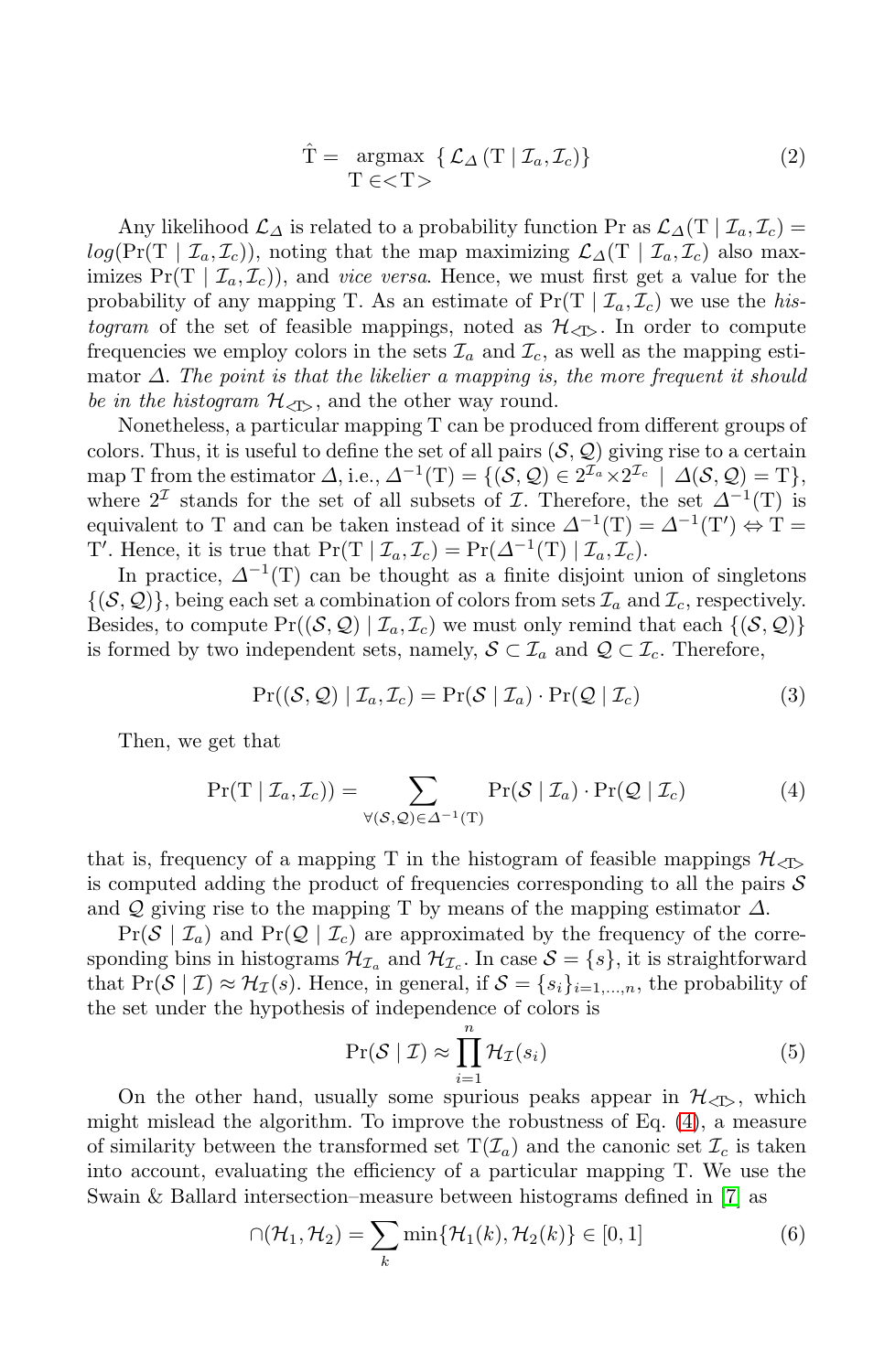The advantages of such a measure are that it is very fast to compute if compared to other matching functions. Besides, if the histograms are sparse and colors equally probable, it is a robust way of [co](#page-2-0)mparing images [7]. This step helps in practice to eliminate outlier mappings among candidates.

As a consequence, we finally define our likelihood function by joining the probability of a mapping and its performance in a single expression as follows

$$
\mathcal{L}_{\Delta}(\mathrm{T} \mid \mathcal{I}_{a}, \mathcal{I}_{c}) = log(\cap(\mathrm{T}(\mathcal{H}_{\mathcal{I}_{a}}), \mathcal{H}_{\mathcal{I}_{c}})) \cdot \Pr(\mathrm{T} \mid \mathcal{I}_{a}, \mathcal{I}_{c})) , \ \forall \mathrm{T} \in <\mathrm{T}> \tag{7}
$$

where  $T(\mathcal{H}_{\mathcal{I}_a})$  is the transformation of  $\mathcal{H}_{\mathcal{I}_a}$  by a mapping T and Pr(T  $|\mathcal{I}_a, \mathcal{I}_c|$ ) is the frequency of T in the histogra[m](#page-8-5)  $\mathcal{H}_{\leq T}$  computed with Eq. (4).

#### **2.2 Color Coordinates**

Colors can be represented as vectors in  $\mathbb{R}^d$ . In our case, to alleviate problems with specularities or shape and to reduce at the same time the computational burden, we use the *perspective color coordinates*  $(r, q) = (R/B, G/B)$  proposed by Finlayson in [3]. Finlayson and Hordley also proved in [8] for these coordinates that the set of feasible mappings computed in a  $3D$  space and projected into a 2D space afterward is the same as the one directly computed in a 2D space.

#### **2.3 Color Change Model**

It i[s](#page-7-2) [be](#page-7-0)[en](#page-8-0) stated that any color change could be described using a homogeneous linear relation [2]. Thus, the mapping T is specified in coordinates as follows

$$
T: \mathcal{I}_a \longrightarrow \mathcal{I}_c\n\mathbf{s} \longmapsto T(\mathbf{s}) = \mathbf{T}\,\mathbf{s}^t = \mathbf{q}^t
$$
\n(8)

A reasonable tradeoff between simplicity and performance is attained employing a *diagonal model* [2,1,3]. This model assumes color sensors are completely uncorrelated and any change in the light falling into them equates to independently scaling each channel, that is,  $\mathbf{T} = diag(t_1, \ldots, t_d)$ . Equivalently, **T** can be expressed as a vector  $\mathbf{t} = (t_1, \ldots, t_d) \in \mathbb{R}^d$ , so that,  $\mathbf{T} = \mathbf{t} \mathbf{I}_d$ . This is the model used in this paper, despite the color constancy algorithm also works with any other more complete model, involving more computational time as a result.

#### **2.4 Mapping Estimation**

Formally, the mapping estimator  $\Delta$  is a function computing a mapping  $T \in \langle T \rangle$ from two sets  $S = \{s_i\}_{i=1,\dots,n} \subset \mathcal{I}_a$  and  $\mathcal{Q} = \{q_i\}_{i=1,\dots,n} \subset \mathcal{I}_c$ , i.e.,

$$
\Delta: 2^{\mathcal{I}_a} \times 2^{\mathcal{I}_c} \longrightarrow \langle T \rangle (\mathcal{S}, \mathcal{Q}) \longmapsto \Delta(\mathcal{S}, \mathcal{Q}) = T
$$
 (9)

A mapping T can be expressed as a matrix **T** so that  $q = T(s)$  is equivalent to  $\mathbf{T} s^t = \mathbf{q}^t$ . In general, it is not possible to find a matrix **T** out of just a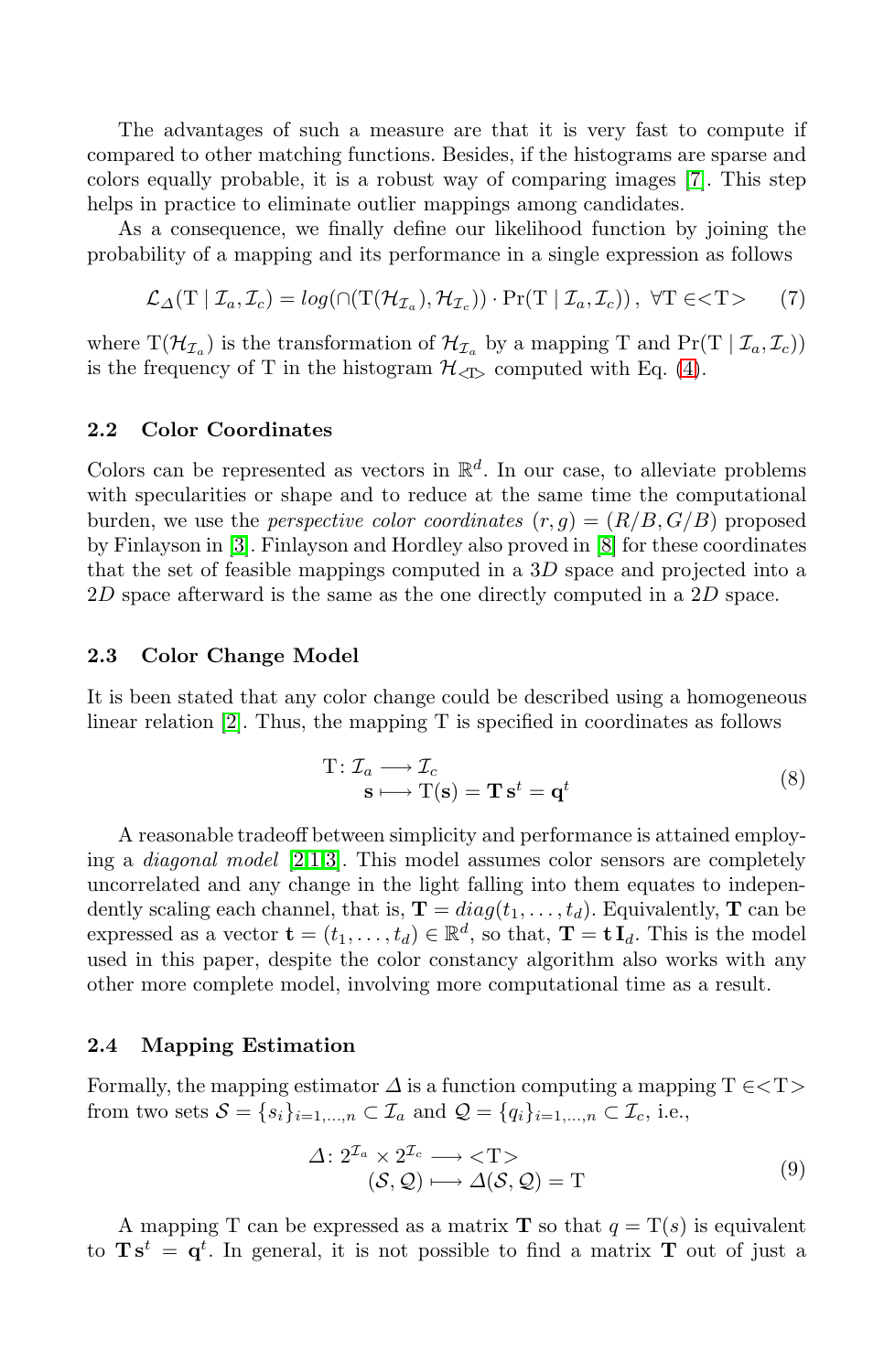pair of corresponding vectors **s** and **q**, since we need, at least, as many linearly independent pairs as the space dimension d. Taking advantage of the nature of **T** and two sets of  $n \geq d$  one–to–one corresponding vectors, namely,  $\{s_i\}_{i=1,\ldots,n}$ and  $\{\mathbf{q}_i\}_{i=1,\ldots,n}$ , it is true that  $\mathbf{T}$   $(\mathbf{s}_1^t | \cdots | \mathbf{s}_n^t) = (\mathbf{q}_1^t | \cdots | \mathbf{q}_n^t).$ 

If  $\mathbf{S} = (\mathbf{s}_1^t | \cdots | \mathbf{s}_n^t) \in \mathcal{M}_{d \times n}(\mathbb{R})$  and  $\mathbf{Q} = (\mathbf{q}_1^t | \cdots | \mathbf{q}_n^t) \in \mathcal{M}_{d \times n}(\mathbb{R})$  are introduced by joining vectors columnwise, finding a matrix **T** consists in solving the linear system  $\mathbf{Q} = \mathbf{T} \mathbf{S}$ , where  $\mathbf{T}$  is the unknown. The usual method to solve this system is by a SVD to compute pseudo–inverse  $S^+$ . Therefore, the version of Eq. (9) in coordinates is

$$
\Delta: \mathcal{M}_{d \times n}(\mathbb{R}) \times \mathcal{M}_{d \times n}(\mathbb{R}) \longrightarrow \mathcal{M}_d(\mathbb{R})
$$
  

$$
(\mathbf{S}, \mathbf{Q}) \longmapsto \Delta(\mathbf{S}, \mathbf{Q}) = \mathbf{Q} \mathbf{S}^+ = \mathbf{T}
$$
 (10)

In case the diagonal model is used, the above function is greatly simplified

$$
\Delta: \mathbb{R}^d \times \mathbb{R}^d \longrightarrow \mathbb{R}^d
$$
  
\n
$$
(\mathbf{s}, \mathbf{q}) \longmapsto \Delta(\mathbf{s}, \mathbf{q}) = (\frac{q_1}{s_1}, \dots, \frac{q_d}{s_d})^t = \mathbf{t}
$$
\n(11)

<span id="page-4-1"></span>The method for carrying out the mapping computations between two color sets consists in first computing the histograms of both sets and applying the estimator  $\Delta$  to every possible pair of color sets. Colors in S need not to be really in a correspondence with those in  $Q$ , since all possible combinations are [ch](#page-1-0)ecked. Nevertheless, in a real case some heuristic are necessary to speed up the process. In our case, only the colors with nonzero frequency are considered, whi[ch](#page-1-0) reduces the amount of computations to less than  $O(p^2)$ , where  $p \ll n$  is the number of histogram bins and  $n$  the number of colors in a set.

#### **2.5 Mapping Selection**

In addition to Eq. (2), other heuristics can be useful to improve the results

**Max:** As said in Eq. (2), the mapping with the highest likelihood is selected. **Mean:** Mean among the candidates, after weighting them by their likelihood. **CMax:** The same as in **Max**, after constraining the set of feasible illuminants, as proposed by Finlayson.

**CMean:** The same as in **Mean**, after constrai[nin](#page-4-0)g the illuminant set. **CM:** The center of mass of the convex hull from the set of feasible mappings.

## <span id="page-4-0"></span>**3 Experiments and Results**

We show now the performance of our color constancy algorithm compared to that of Finlayson's 2D gamut mapping. To that goal, the database<sup>1</sup> considered consisting in a set of 220 images from 20 objects viewed under 11 illuminants.

 $1$  http://www.cs.sfu.ca/~color/data/objects\_under\_different\_lights/index. html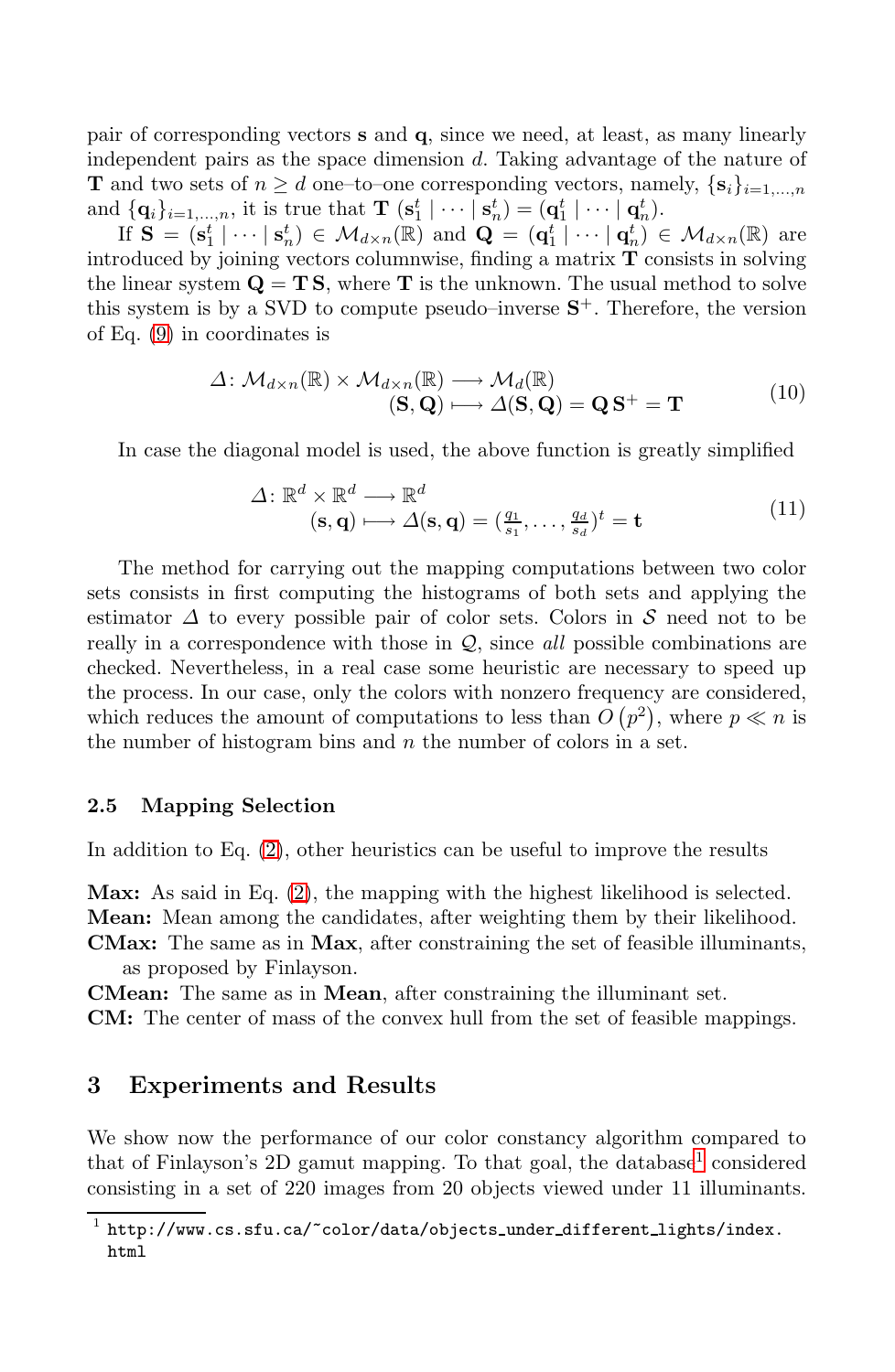Basically, these are images (Fig. 1) of single colorful objects in a black background to avoid interreflections. The pose of the objects varied every time lights were changed. Additionally, authors took care of analyzing the lights used to produce the images, quite helpful in building the set of feasible illuminants.

A canonic i[mage](#page-4-1) of the scene is employed as the reference for colors. Experiments carried out basically consists in computing a distance between colors from ea[ch](#page-8-5) scene and those of the canonic one before and after the CC stage to measure the amount of reduction in color dissimilarity. This is done for the two algorithms and one canonic image per set. The more the processed images resemble to the canonic, the greater the color dissimilarity reduction. Each algorithm has various selection heuristics. Our algorithm used CM, Mean, Max, CMean, and CMax, as explained in Section 2.5. In Finlayson's 2D–GM we employed the center of mass ( $FinCM$ ), the mean ( $FinMean$ ), and the 3D mean proposed by Hordley and Finlayson in [8] (FinHord), all constrained by the set of lights.



**Fig. 1.** Sets of some objects under all light variation: (a) rollups, (b) book

Two measures of color dissimilarity were applied to estimate the performance of the two CC met[ho](#page-6-0)ds, namely, [th](#page-6-1)e Swain & B[all](#page-6-0)ard diffe[ren](#page-6-2)ce [7] and a RMS error. The first accounts for the difference betwe[en](#page-6-3) the cano[nic](#page-6-1) and the processed color histograms. Here, an extra result  $(True)$  is obtained using the maps from the true lights in the data[ba](#page-5-0)se. Instead, RMSE compares two images obtained from each actual image after transforming it with the *true* mapping and the one from the particular CC algorithm. The canonic image is [us](#page-7-3)eless here because RMSE is pix[elw](#page-7-4)ise and objects were moved from one image to another.

The results are summarized in Fig. 2 through Fig. 5. Plots in Fig. 2 and Fig. 3 show the results corresponding to the S&B distance, while Fig. 4 and Fig. 5 illustrate those using the RMSE distance. These graphics consist in three plots each: mean, median, and a distribution boxplot<sup>2</sup>, where colors represents versions of the algorithms. Additionally, the numerical values for the mean distances and the percent reduction of the color dissimilarity are accounted in Table 1 (Finlayson's 2D–GM) and Table 2 (our CC algorithm), where No CC correspond to the distance between images before any CC is carried out.

<span id="page-5-0"></span>First of all, when considering the performance of our algorithm, we state the results from the Finlayson's 2D–GM – 0.27 (RMSE) – are comparable to those in

<sup>&</sup>lt;sup>2</sup> A boxplot is a statistic descriptive tool showing, at once, a distribution of values.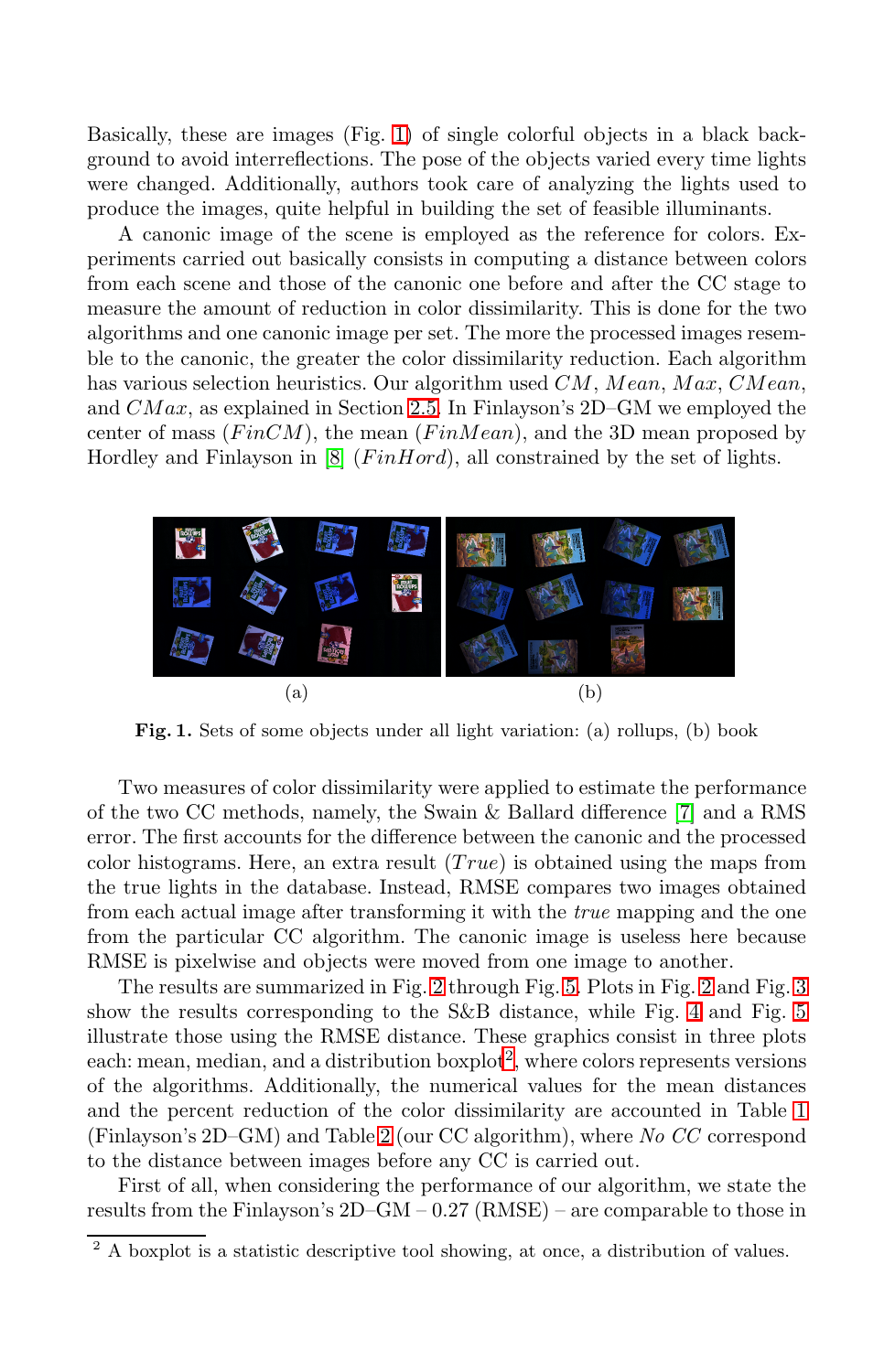<span id="page-6-0"></span>

<span id="page-6-2"></span>**Fig. 2.** Results using S&B and Finlayson's 2D–GM. Blue: No CC. Red: True. Green: FinCM. Magenta: FinMean. Violet: FinHord. (a) Mean, (b) median, and (c) boxplot.



Fig. 3. Results using S&B and our algorithm. Blue: No CC. Red: True. Green: CM. Magenta: Mean. Violet: Max. Orange: CMean. Yellow: CMax. (a) Mean, (b) median, and (c) boxplot.

<span id="page-6-3"></span>

<span id="page-6-1"></span>**Fig. 4.** Results using RMSE and Finlayson's 2D–GM. Blue: No CC. Red: FinCM. Green: FinMean. Magenta: FinHord. (a) Mean, (b) median, and (c) boxplot.



**Fig. 5.** Results using RMSE and our algorithm. Blue: No CC. Red: CM. Green: Mean. Magenta: Max. Violet: CMean. Orange: CMax. (a) Mean, (b) median, and (c) boxplot.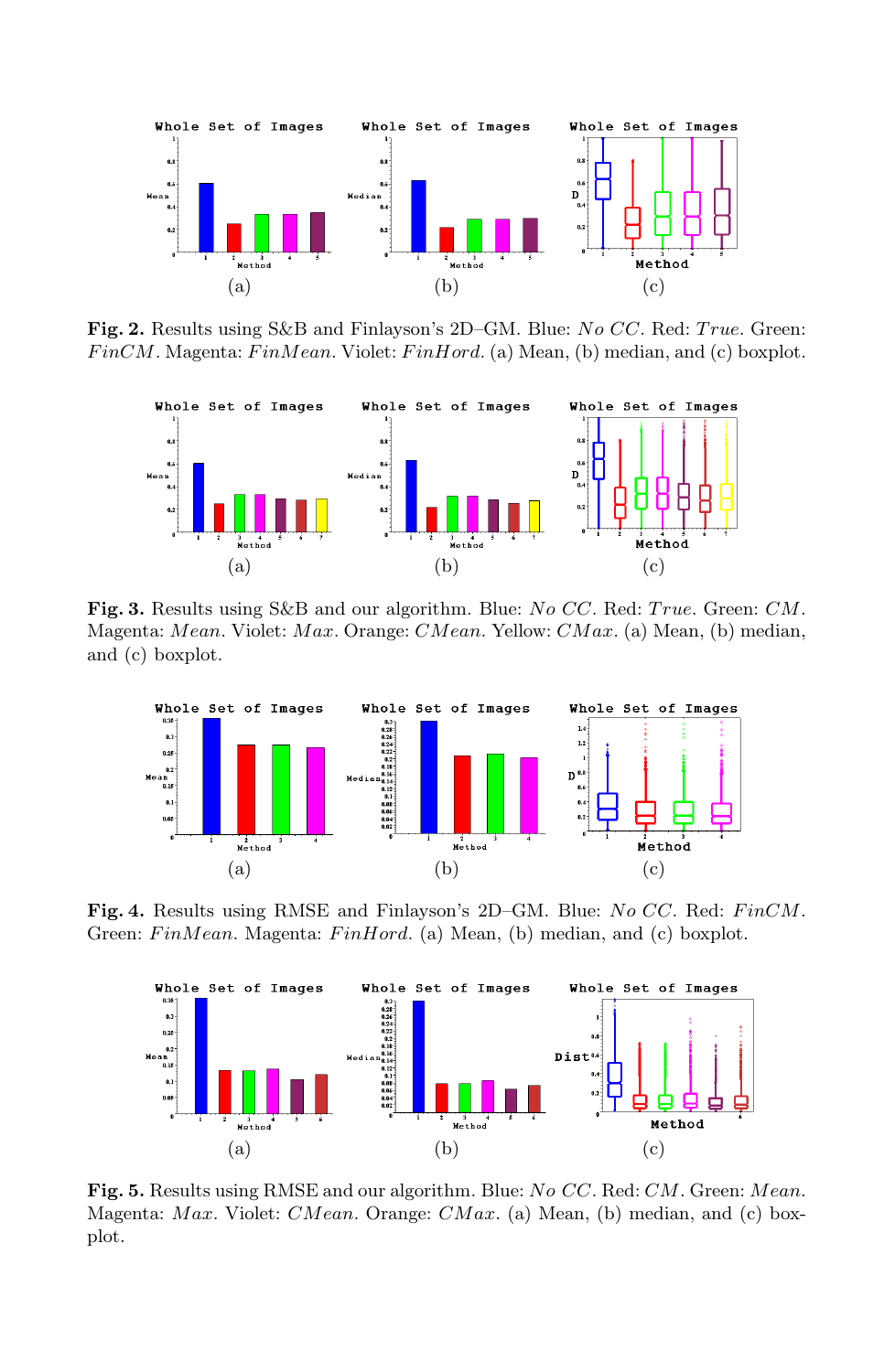<span id="page-7-4"></span><span id="page-7-3"></span>

| Finlayson's 2D-GM FinCM FinMean FinHord No CC True |                           |        |        |                                                |        |       |
|----------------------------------------------------|---------------------------|--------|--------|------------------------------------------------|--------|-------|
| S&B                                                | Mean Dist. $\vert$ 0.3367 |        | 0.3357 | $0.3464$ $\parallel$ 0.6036 $\parallel$ 0.2488 |        |       |
|                                                    | $%$ Red.                  | 44.22  | 44.38  | 42.61                                          |        | 58.78 |
|                                                    | RMSE Mean Dist.           | 0.2732 | 0.2738 | 0.2655                                         | 0.3559 |       |
|                                                    | $%$ Red.                  | 23.24  | 23.07  | 25.40                                          | $\sim$ |       |

**Table 1.** Results using Finalyson's 2D–GM algorithm

**Table 2.** Results using our color constancy algorithm

| Our CC alg. |                                                                 |  | CM  Mean  Max   CMean  CMax    No CC   True |  |       |
|-------------|-----------------------------------------------------------------|--|---------------------------------------------|--|-------|
|             | S&B Mean Dist. 0.3301 0.3301 0.2956 0.2805 0.2945 0.6036 0.2488 |  |                                             |  |       |
|             | $\%$ Red. 45.31 45.31 51.03 53.53 51.21 $\sim$                  |  |                                             |  | 58.78 |
|             | RMSE Mean Dist. 0.1330 0.1313 0.1382 0.1060 0.1200 0.3559       |  |                                             |  |       |
|             | $\%$ Red. 62.63 63.11 61.17 70.32 66.28                         |  |                                             |  |       |

 $[1]$  – 0.21 (RMSE) –. In Table 1 and 2 it is shown that with the S&B distance the Finlayson's 2D–GM best result is achieved with  $FinMean (44.38\%)$ , whereas for our algorithm the best result is obtained with  $CMean$  (53.53%), which is pretty close to the figure from the true lights mappings (58.78%). In respect to the RMSE results, figures obtained for our algorithm (70.32%) are definitely better than those of Finlayson's 2D–GM (25.40%) and totally comparable to the best CC algorithm so far, namely, color-by-correlation  $[1]$  – 0.11 (RMSE) –, which is fairly a good result since our approach works with less information.

## **4 Conclusions**

<span id="page-7-1"></span><span id="page-7-0"></span>This paper describes a new color constancy algorithm. This is based on the computation of the histogram of feasible maps between two light conditions and selecting the best mapping on the base of a likelihood measure for each mapping encompassing both its frequency and effectiveness. Experiments were done to evaluate the performance of our algorithm in comparison to that of Finlayson's 2D–GM, outperforming it and attaining similar results to those of the color– by–correlation scheme. Our algorithm works with only a canonic image as a reference and resulting maps are not restricted to a discrete set of feasible ones. Besides using less information than other methods, it is a useful alternative in tasks where little knowledge on the illumination is at hand.

## <span id="page-7-2"></span>**References**

- 1. Finlayson, G., Hordley, S., Hubel, P.: Colour by correlation: A simple, unifying framework for colour constancy. IEEE Trans. on Pattern Analysis and Machine Intelligence **23** (2001) 1209–1221
- 2. Forsyth, D.: A novel algorithm for color constancy. Int. Journal of Computer Vision **5** (1990) 5–36